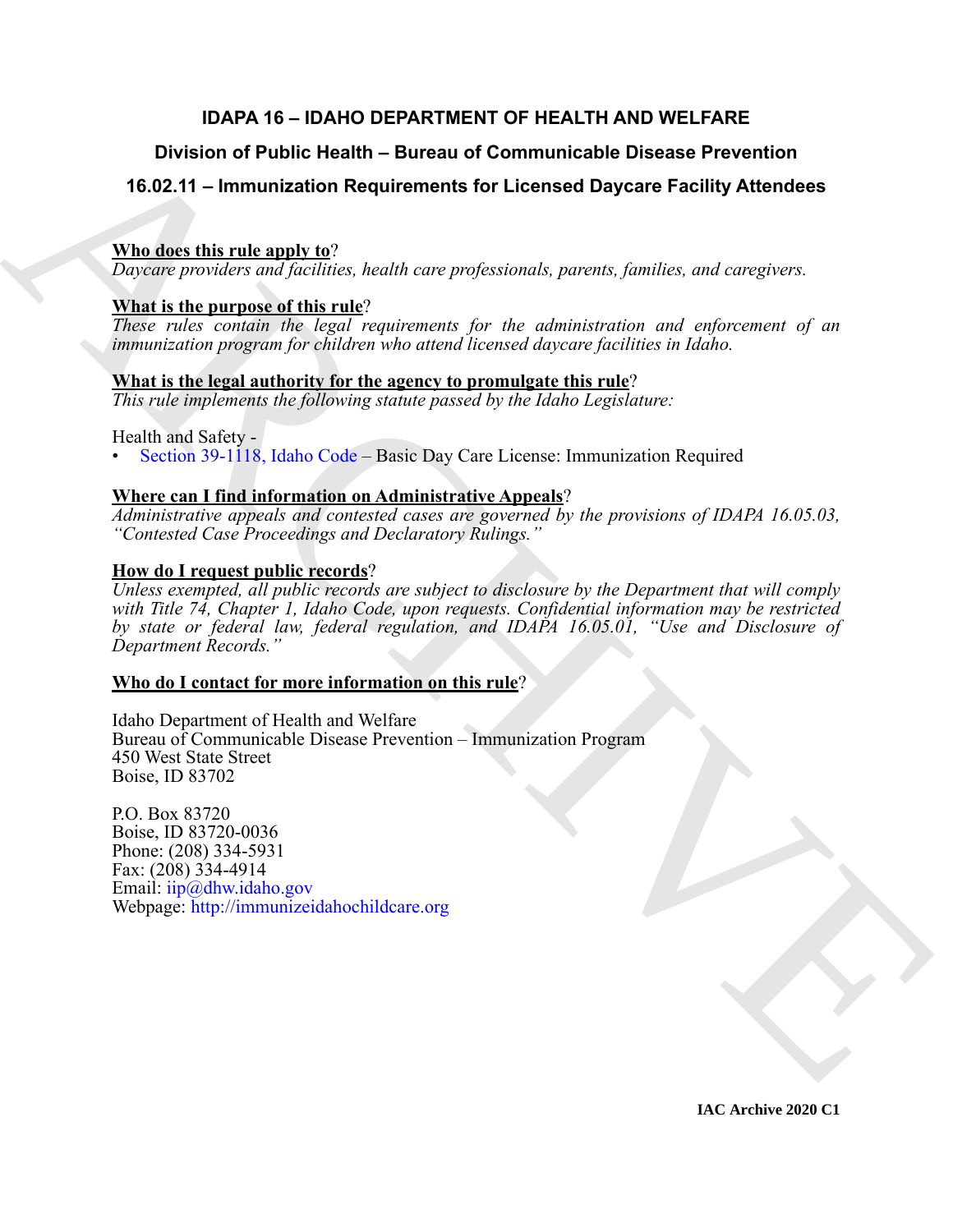# **Table of Contents**

# 16.02.11 - Immunization Requirements for Licensed Daycare Facility Attendees

| 200. Documentation And Retention Of Immunizations Record |  |
|----------------------------------------------------------|--|
|                                                          |  |
|                                                          |  |
|                                                          |  |
|                                                          |  |
|                                                          |  |
|                                                          |  |
|                                                          |  |
|                                                          |  |
|                                                          |  |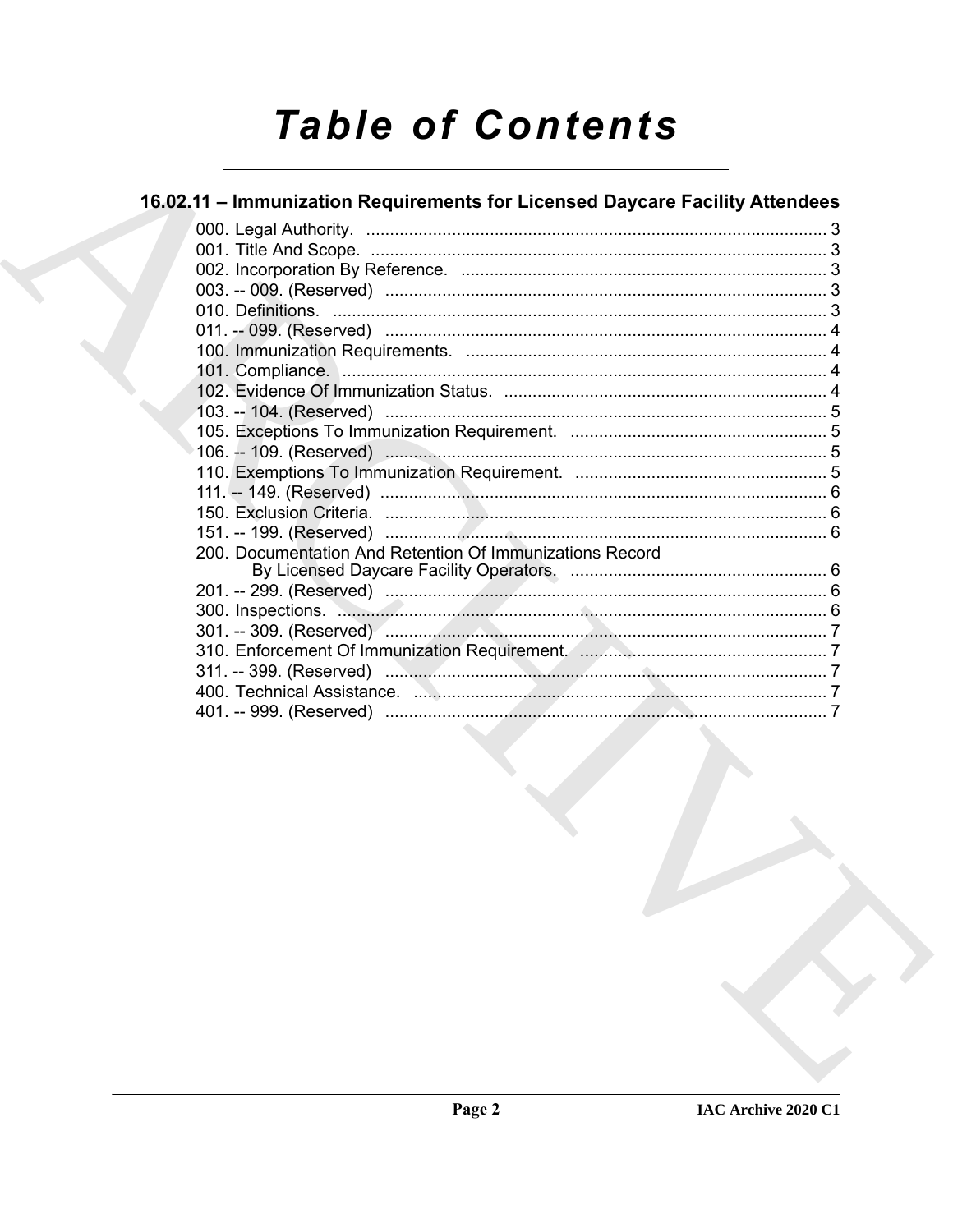#### <span id="page-2-20"></span><span id="page-2-0"></span>**16.02.11 – IMMUNIZATION REQUIREMENTS FOR LICENSED DAYCARE FACILITY ATTENDEES**

#### <span id="page-2-1"></span>**000. LEGAL AUTHORITY.**

#### <span id="page-2-21"></span><span id="page-2-2"></span>**001. TITLE AND SCOPE.**

### <span id="page-2-19"></span><span id="page-2-3"></span>**002. INCORPORATION BY REFERENCE.**

#### <span id="page-2-4"></span>**003. -- 009. (RESERVED)**

#### <span id="page-2-18"></span><span id="page-2-17"></span><span id="page-2-16"></span><span id="page-2-15"></span><span id="page-2-14"></span><span id="page-2-13"></span><span id="page-2-12"></span><span id="page-2-11"></span><span id="page-2-10"></span><span id="page-2-9"></span><span id="page-2-8"></span><span id="page-2-7"></span><span id="page-2-6"></span><span id="page-2-5"></span>**010. DEFINITIONS.**

|                                        | The Idaho Legislature has granted to the Idaho Board of Health and Welfare the authority to adopt rules for the<br>administration and enforcement of an immunization program for children attending licensed daycare facilities in<br>Idaho, under Section 39-1118, Idaho Code.                                                                                                                                                                                                                                                                                                                                                                                    | $(4-6-05)$   |
|----------------------------------------|--------------------------------------------------------------------------------------------------------------------------------------------------------------------------------------------------------------------------------------------------------------------------------------------------------------------------------------------------------------------------------------------------------------------------------------------------------------------------------------------------------------------------------------------------------------------------------------------------------------------------------------------------------------------|--------------|
| 001.                                   | <b>TITLE AND SCOPE.</b>                                                                                                                                                                                                                                                                                                                                                                                                                                                                                                                                                                                                                                            |              |
| 01.<br>Facility Attendees."            | Title. These rules are titled IDAPA 16.02.11, "Immunization Requirements for Licensed Daycare                                                                                                                                                                                                                                                                                                                                                                                                                                                                                                                                                                      | $(3-20-20)$  |
| 02.                                    | Scope. These rules contain the legal requirements for the administration and enforcement of an<br>immunization program for children who attend licensed daycare facilities in Idaho.                                                                                                                                                                                                                                                                                                                                                                                                                                                                               | $(5-24-91)$  |
| 002.                                   | <b>INCORPORATION BY REFERENCE.</b><br>The "Recommended Immunization Schedules for Persons Aged 0 Through 18 Years -- United States, 2010," are<br>incorporated by reference for this chapter of rules. Published in the Morbidity and Mortality Weekly Report, January<br>8, 2010, Vol. 58 (51 and 52), by the Centers for Disease Control and Prevention as recommended by the Advisory<br>Committee on Immunization Practices (ACIP). This document is referred to in this chapter of rules as "ACIP<br>Recommended Schedule." These schedules may be obtained from the Department or viewed online at http://<br>www.cdc.gov/mmwr/preview/mmwrhtml/mm5851a6.htm | $(4-7-11)$   |
| $003. - 009.$                          | (RESERVED)                                                                                                                                                                                                                                                                                                                                                                                                                                                                                                                                                                                                                                                         |              |
| 010.                                   | <b>DEFINITIONS.</b>                                                                                                                                                                                                                                                                                                                                                                                                                                                                                                                                                                                                                                                |              |
| 01.<br>Practices.                      | ACIP. The Centers for Disease Control and Prevention's Advisory Committee on Immunization                                                                                                                                                                                                                                                                                                                                                                                                                                                                                                                                                                          | $(4-7-11)$   |
| 02.                                    | Board. The Idaho State Board of Health and Welfare.                                                                                                                                                                                                                                                                                                                                                                                                                                                                                                                                                                                                                | $(12-31-91)$ |
| 03.                                    | Board of Medicine. The Idaho State Board of Medicine.                                                                                                                                                                                                                                                                                                                                                                                                                                                                                                                                                                                                              | $(5-24-91)$  |
| 04.                                    | Child. A person less than thirteen (13) years of age, as defined in Section 39-1102, Idaho Code.                                                                                                                                                                                                                                                                                                                                                                                                                                                                                                                                                                   | $(4-7-11)$   |
| 05.                                    | Department. The Idaho Department of Health and Welfare.                                                                                                                                                                                                                                                                                                                                                                                                                                                                                                                                                                                                            | $(5-24-91)$  |
| 06.                                    | Director. The Director of the Idaho Department of Health and Welfare, or their designee.                                                                                                                                                                                                                                                                                                                                                                                                                                                                                                                                                                           | $(3-20-20)$  |
| 07.                                    | Immunization Record. An electronic medical health record, an immunization registry document,<br>or a written immunization certificate confirmed by a licensed health care professional or a physician's representative<br>that states the month, day, and year of each immunization a person has received.                                                                                                                                                                                                                                                                                                                                                         | $(3-20-20)$  |
| 08.                                    | Initial Attendance. The first admission of a child to any licensed daycare facility in Idaho.                                                                                                                                                                                                                                                                                                                                                                                                                                                                                                                                                                      | $(5-24-91)$  |
| 09.<br>Laboratories."                  | Laboratory Proof. A certificate from a licensed medical laboratory stating the type of test<br>performed, the date of each test and the results, accompanied by a physician's statement indicating the child is<br>immune. Tests performed must meet the requirements in IDAPA 16.02.06, "Quality Assurance for Idaho Clinical                                                                                                                                                                                                                                                                                                                                     | $(3-20-20)$  |
| 10.                                    | Licensed Daycare Facility. Any Idaho daycare facility maintained by an individual, organization,<br>or corporation and licensed by an authorized governmental entity to provide care to children.                                                                                                                                                                                                                                                                                                                                                                                                                                                                  | $(5-24-91)$  |
| 11.<br>Subsection 010.10 of this rule. | Licensed Daycare Facility Operator. Any person who owns and operates or is designated by an<br>individual, organization, or corporation to manage the day-to-day operation of a licensed daycare facility described in                                                                                                                                                                                                                                                                                                                                                                                                                                             | $(3-20-20)$  |
| 12.                                    | Licensed Health Care Professional. A practitioner, licensed in the State of Idaho by the Board<br>overseeing the practitioner's license, or by a similar body in another state or jurisdiction within the United States. The                                                                                                                                                                                                                                                                                                                                                                                                                                       |              |
|                                        |                                                                                                                                                                                                                                                                                                                                                                                                                                                                                                                                                                                                                                                                    |              |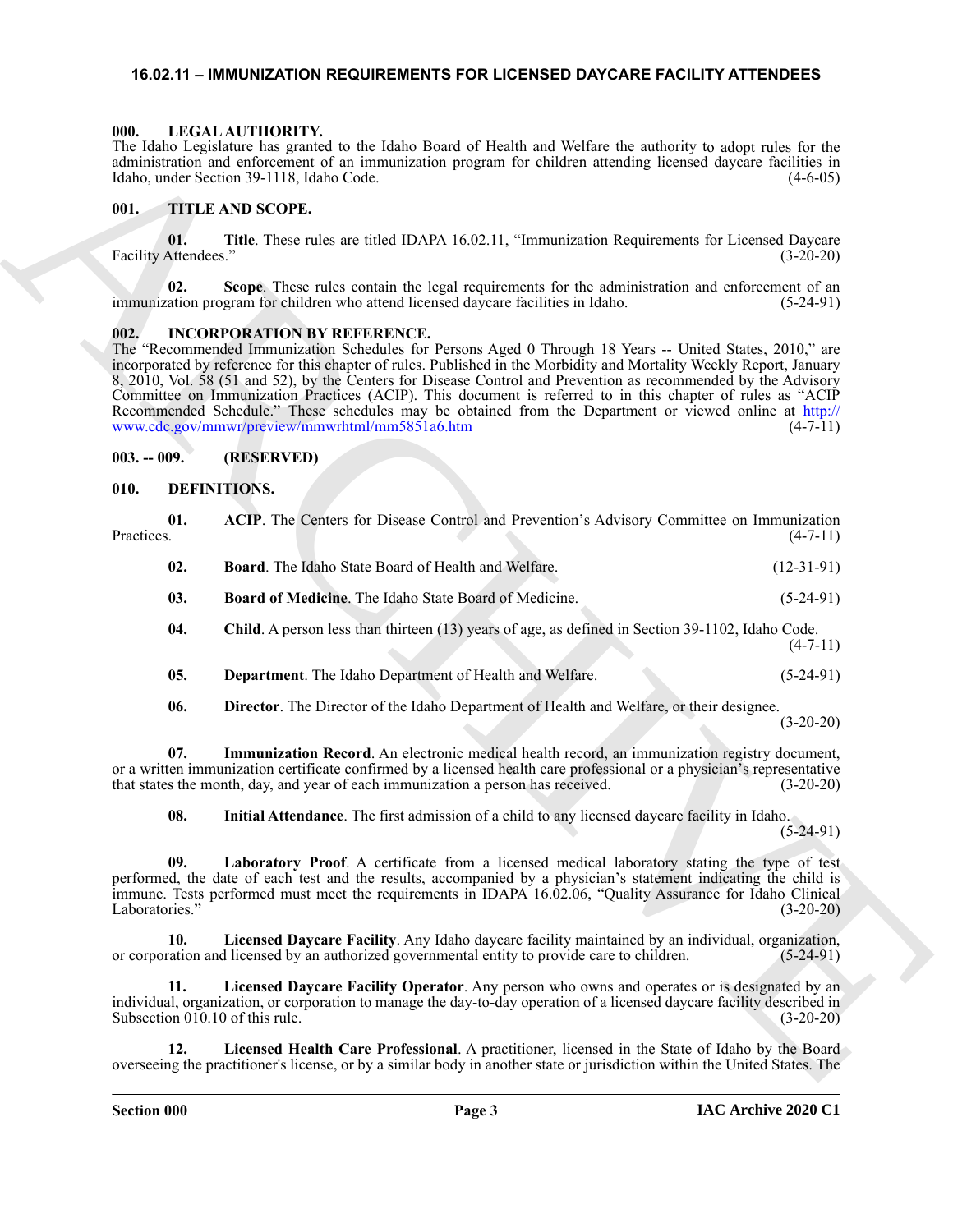#### <span id="page-3-5"></span>*IDAHO ADMINISTRATIVE CODE IDAPA 16.02.11 – Immunization Requirements Department of Health and Welfare for Licensed Daycare Facility Attendees*

### <span id="page-3-8"></span><span id="page-3-7"></span><span id="page-3-6"></span><span id="page-3-0"></span>**011. -- 099. (RESERVED)**

#### <span id="page-3-19"></span><span id="page-3-17"></span><span id="page-3-14"></span><span id="page-3-13"></span><span id="page-3-12"></span><span id="page-3-1"></span>**100. IMMUNIZATION REQUIREMENTS.**

|      |                             | <b>Department of Health and Welfare</b>                                                                                   | for Licensed Daycare Facility Attendees                                                                                                                                                                                                                                                                                                                                                                                                                                                                                                                                                 |                |
|------|-----------------------------|---------------------------------------------------------------------------------------------------------------------------|-----------------------------------------------------------------------------------------------------------------------------------------------------------------------------------------------------------------------------------------------------------------------------------------------------------------------------------------------------------------------------------------------------------------------------------------------------------------------------------------------------------------------------------------------------------------------------------------|----------------|
|      | chapter.                    |                                                                                                                           | practitioner's scope of practice for licensure must allow for the ordering of immunizations and writing of<br>prescriptions, or the practitioner must be under the direction of a licensed physician. Licensed health care<br>professionals who may provide for immunization requirements include: medical doctors, osteopaths, nurse<br>practitioners, physicians' assistants, licensed registered nurses, and pharmacists. Other persons authorized by law to<br>practice any of the healing arts, will not be considered licensed health care professionals for the purposes of this | $(3-20-20)$    |
|      | 13.                         | limited power of attorney for the temporary care or custody of a minor child.                                             | Parent, Custodian, or Guardian. The legal parent, custodian, or guardian of a child or those with                                                                                                                                                                                                                                                                                                                                                                                                                                                                                       | $(5-24-91)$    |
|      | 14.                         | medicine and surgery, or osteopathic medicine.                                                                            | Physician. A medical doctor or osteopath licensed by the Idaho State Board of Medicine, or by a<br>similar body in another state or jurisdiction within the United States, to practice medicine and surgery, osteopathic                                                                                                                                                                                                                                                                                                                                                                | $(4-7-11)$     |
|      | 15.                         | of a physician in matters concerning health.                                                                              | Physician's Representative. Any person appointed by or vested with the authority to act on behalf                                                                                                                                                                                                                                                                                                                                                                                                                                                                                       | $(5-24-91)$    |
|      | 16.<br>Director's designee. |                                                                                                                           | Regulatory Authority. The Director of the Idaho Department of Health and Welfare, or the                                                                                                                                                                                                                                                                                                                                                                                                                                                                                                | $(5-24-91)$    |
|      | $011. - 099.$               | (RESERVED)                                                                                                                |                                                                                                                                                                                                                                                                                                                                                                                                                                                                                                                                                                                         |                |
|      | <b>100.</b>                 | <b>IMMUNIZATION REQUIREMENTS.</b><br>recommended by a physician. These recommendations are available from the Department. | All immunizations listed in Subsections 100.01 through 100.09 of this rule, are required of children who attend<br>licensed daycare facilities. These immunizations must be administered age appropriately according to the "ACIP<br>Recommended Schedule," incorporated by reference in Section 004 of these rules, unless fewer doses are medically                                                                                                                                                                                                                                   | $(3-20-20)$    |
|      | 01.                         | Diphtheria, Tetanus and A-Cellular Pertussis (DTaP) Vaccine.                                                              |                                                                                                                                                                                                                                                                                                                                                                                                                                                                                                                                                                                         | $(4-7-11)$     |
|      | 02.                         | Polio Vaccine.                                                                                                            |                                                                                                                                                                                                                                                                                                                                                                                                                                                                                                                                                                                         | $(4-7-11)$     |
|      | 03.                         | Measles, Mumps, and Rubella (MMR) Vaccine.                                                                                |                                                                                                                                                                                                                                                                                                                                                                                                                                                                                                                                                                                         | $(4-7-11)$     |
|      | 04.                         | Haemophilus Influenza Type B (HIB) Vaccine.                                                                               |                                                                                                                                                                                                                                                                                                                                                                                                                                                                                                                                                                                         | $(4-7-11)$     |
|      | 05.                         | <b>Hepatitis B Vaccine.</b>                                                                                               |                                                                                                                                                                                                                                                                                                                                                                                                                                                                                                                                                                                         | $(4-7-11)$     |
|      | 06.                         | Varicella Vaccine.                                                                                                        |                                                                                                                                                                                                                                                                                                                                                                                                                                                                                                                                                                                         | $(4-7-11)$     |
|      | 07.                         | <b>Pneumococcal Vaccine.</b>                                                                                              |                                                                                                                                                                                                                                                                                                                                                                                                                                                                                                                                                                                         | $(4-7-11)$     |
|      | 08.                         | <b>Rotavirus Vaccine.</b>                                                                                                 |                                                                                                                                                                                                                                                                                                                                                                                                                                                                                                                                                                                         | $(4 - 7 - 11)$ |
|      | 09.                         | <b>Hepatitis A Vaccine.</b>                                                                                               |                                                                                                                                                                                                                                                                                                                                                                                                                                                                                                                                                                                         | $(4-7-11)$     |
| 101. |                             | <b>COMPLIANCE.</b><br>fourteen (14) days of initial attendance to any licensed daycare facility in Idaho.                 | The parent, custodian, or guardian of a child must comply with the provisions contained in this chapter within                                                                                                                                                                                                                                                                                                                                                                                                                                                                          | $(4 - 7 - 11)$ |
|      | 102.                        | EVIDENCE OF IMMUNIZATION STATUS.                                                                                          |                                                                                                                                                                                                                                                                                                                                                                                                                                                                                                                                                                                         |                |
|      | 01.                         |                                                                                                                           | <b>Immunization Record.</b> Within the deadlines established in Section 101 of these rules, a parent,<br>custodian, or guardian of each child must present to the licensed daycare facility operator an immunization record.                                                                                                                                                                                                                                                                                                                                                            | $(4-7-11)$     |
|      | 02.                         | <b>Schedule of Intended Immunizations Form.</b> A child who has received at least one (1) dose of                         |                                                                                                                                                                                                                                                                                                                                                                                                                                                                                                                                                                                         |                |

#### <span id="page-3-21"></span><span id="page-3-20"></span><span id="page-3-18"></span><span id="page-3-16"></span><span id="page-3-15"></span><span id="page-3-4"></span><span id="page-3-2"></span>**101. COMPLIANCE.**

### <span id="page-3-11"></span><span id="page-3-10"></span><span id="page-3-9"></span><span id="page-3-3"></span>**102. EVIDENCE OF IMMUNIZATION STATUS.**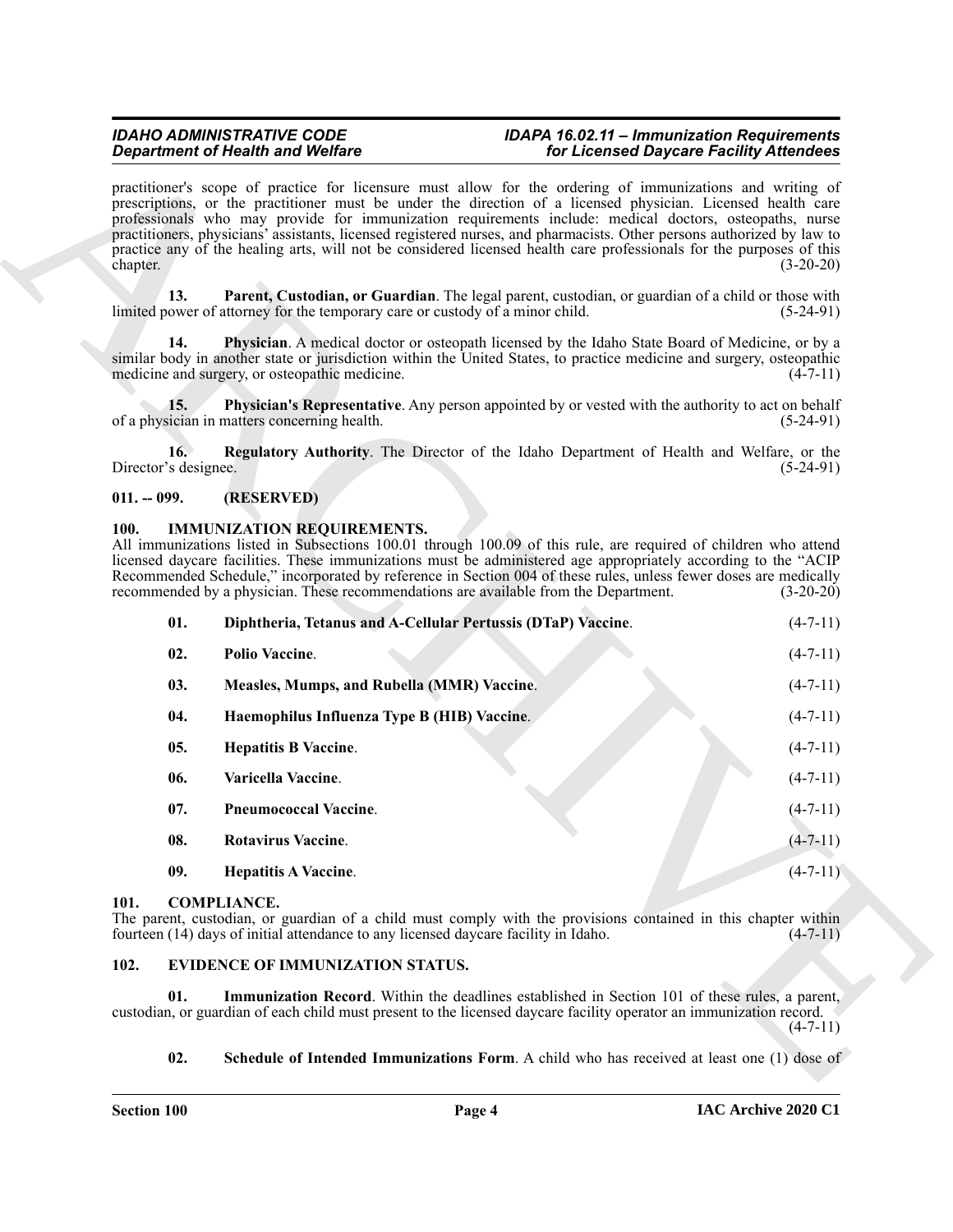#### *IDAHO ADMINISTRATIVE CODE IDAPA 16.02.11 – Immunization Requirements Department of Health and Welfare for Licensed Daycare Facility Attendees*

|                                        | <b>Department of Health and Welfare</b>                               | for Licensed Daycare Facility Attendees                                                                                                                                                                                                                                                                                                                                                                                                                                                                                                                                                       |             |
|----------------------------------------|-----------------------------------------------------------------------|-----------------------------------------------------------------------------------------------------------------------------------------------------------------------------------------------------------------------------------------------------------------------------------------------------------------------------------------------------------------------------------------------------------------------------------------------------------------------------------------------------------------------------------------------------------------------------------------------|-------------|
|                                        |                                                                       | each required vaccine and is currently on schedule for subsequent immunizations may conditionally attend daycare<br>when a schedule of intended immunizations form is provided. The licensed daycare facility operator must have a<br>schedule of intended immunizations form completed by a parent, custodian, or guardian for any child who is not<br>immunized, excepted, or exempted, and who is in the process of receiving, or has been scheduled to receive, the<br>required immunizations. A form provided by the Department, or one similar, must include the following information: | $(4-7-11)$  |
| a.                                     | Name and date of birth of child;                                      |                                                                                                                                                                                                                                                                                                                                                                                                                                                                                                                                                                                               | $(4-7-11)$  |
| b.                                     | Type, number and dates of scheduled immunizations to be administered; |                                                                                                                                                                                                                                                                                                                                                                                                                                                                                                                                                                                               | $(4-7-11)$  |
| c.                                     | Signature of the parent, custodian, or guardian; and                  |                                                                                                                                                                                                                                                                                                                                                                                                                                                                                                                                                                                               | $(4-7-11)$  |
| d.                                     |                                                                       | Signature of a licensed health care professional providing care to the child.                                                                                                                                                                                                                                                                                                                                                                                                                                                                                                                 | $(4-7-11)$  |
| $103. - 104.$                          | (RESERVED)                                                            |                                                                                                                                                                                                                                                                                                                                                                                                                                                                                                                                                                                               |             |
| 105.<br>the licensed daycare facility. | <b>EXCEPTIONS TO IMMUNIZATION REQUIREMENT.</b>                        | A child who meets one (1) or more of the following conditions, when supporting documentation is in the possession<br>of the licensed daycare facility operator, will not be required to receive the required immunizations in order to attend                                                                                                                                                                                                                                                                                                                                                 | $(4-7-11)$  |
| 01.<br>immune.                         |                                                                       | Laboratory Proof. A child who has laboratory proof of immunity to any of the childhood diseases<br>listed in Section 100 of these rules, will not be required to receive the required immunizations for which the child is                                                                                                                                                                                                                                                                                                                                                                    | $(4-7-11)$  |
| 02.                                    |                                                                       | Disease Diagnosis. A child who has a statement signed by a licensed health care professional<br>stating the child has had varicella (chickenpox) disease diagnosed by a licensed health care professional upon<br>personal examination will not be required to receive the required immunizations for the diagnosed disease. (4-7-11)                                                                                                                                                                                                                                                         |             |
| 03.<br>emergency situation.            |                                                                       | Suspension of Requirement. The Regulatory Authority may temporarily suspend one (1) or more<br>of the immunization requirements listed in Section 100 of these rules, if the Regulatory Authority determines that<br>suspension of the requirement is necessary to address a vaccine shortage or other emergency situation in the state.<br>The Regulatory Authority will suspend a requirement for the length of time needed to remedy the vaccine shortage or                                                                                                                               | $(4-7-11)$  |
| $106. - 109.$                          | (RESERVED)                                                            |                                                                                                                                                                                                                                                                                                                                                                                                                                                                                                                                                                                               |             |
| <b>110.</b><br>immunizations.          | <b>EXEMPTIONS TO IMMUNIZATION REQUIREMENT.</b>                        | When supporting documentation is in the possession of the licensed daycare facility operator, a child who meets one<br>(1) or both of the conditions in Subsections 110.01 and 110.02 of this rule, will be exempt from the required                                                                                                                                                                                                                                                                                                                                                          | $(4-7-11)$  |
| 01.                                    |                                                                       | Life or Health Endangering Circumstances. A signed statement of a licensed physician that the<br>child's life or health would be endangered if any or all of the required immunizations are administered.                                                                                                                                                                                                                                                                                                                                                                                     | $(4-7-11)$  |
| 02.<br>must be either:                 |                                                                       | Religious or Other Objections. A signed statement of the parent, custodian, or legal guardian that                                                                                                                                                                                                                                                                                                                                                                                                                                                                                            | $(4-11-19)$ |
| a.                                     |                                                                       | On a standard Department form or similar form provided by the school; or                                                                                                                                                                                                                                                                                                                                                                                                                                                                                                                      | $(4-11-19)$ |
| b.                                     | A signed statement that must include:                                 |                                                                                                                                                                                                                                                                                                                                                                                                                                                                                                                                                                                               | $(4-11-19)$ |
|                                        | The name of child and the child's date of birth; and                  |                                                                                                                                                                                                                                                                                                                                                                                                                                                                                                                                                                                               | $(4-11-19)$ |
| i.                                     |                                                                       |                                                                                                                                                                                                                                                                                                                                                                                                                                                                                                                                                                                               |             |

### <span id="page-4-0"></span>**103. -- 104. (RESERVED)**

### <span id="page-4-6"></span><span id="page-4-5"></span><span id="page-4-4"></span><span id="page-4-1"></span>**105. EXCEPTIONS TO IMMUNIZATION REQUIREMENT.**

#### <span id="page-4-7"></span><span id="page-4-2"></span>**106. -- 109. (RESERVED)**

### <span id="page-4-8"></span><span id="page-4-3"></span>**110. EXEMPTIONS TO IMMUNIZATION REQUIREMENT.**

<span id="page-4-10"></span><span id="page-4-9"></span>

| On a standard Department form or similar form provided by the school; or | $(4-11-19)$ |
|--------------------------------------------------------------------------|-------------|
| A signed statement that must include:                                    | $(4-11-19)$ |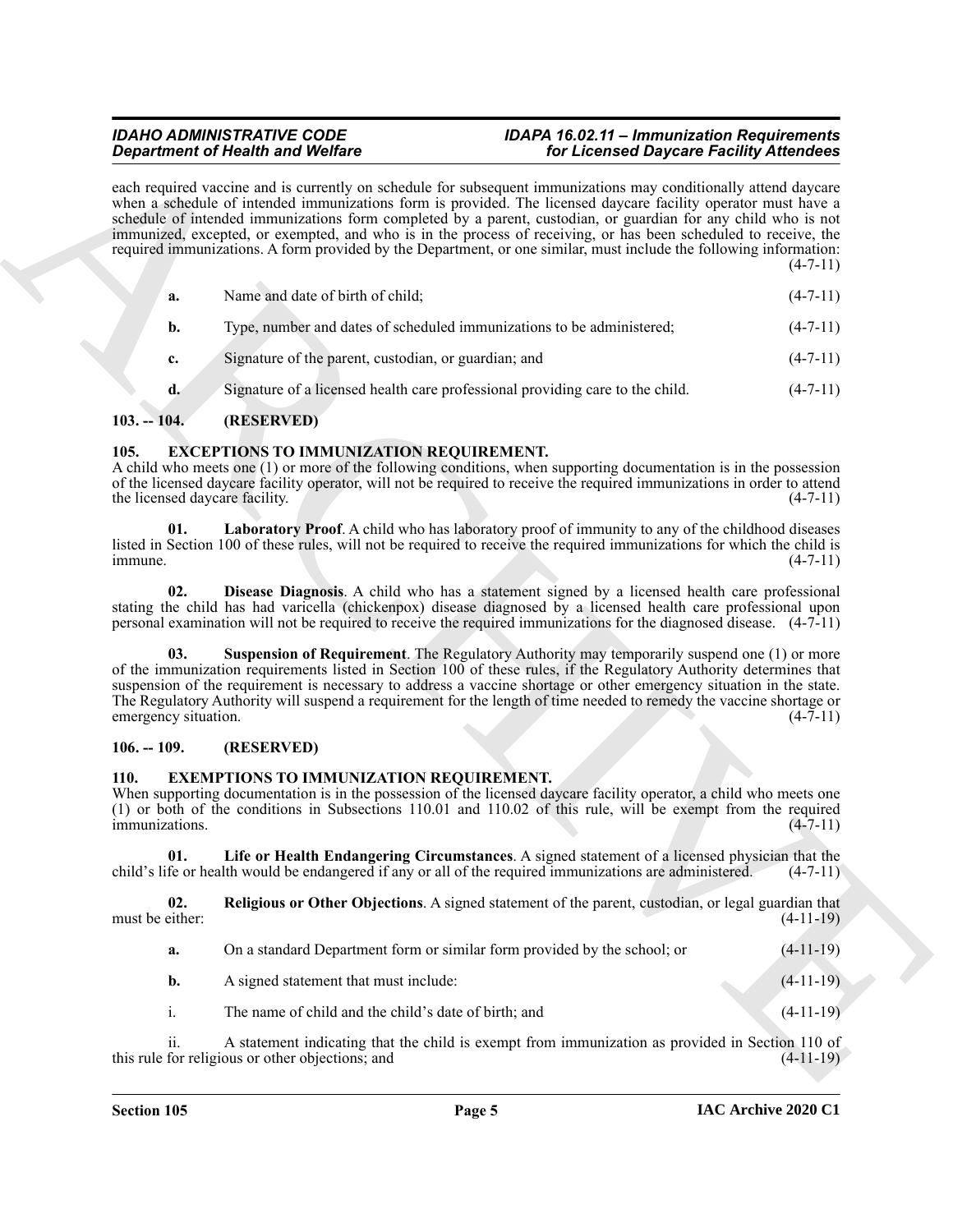<span id="page-5-11"></span><span id="page-5-9"></span>iii. The signature of the parent, custodian, or legal guardian. (4-11-19)

#### <span id="page-5-0"></span>**111. -- 149. (RESERVED)**

#### <span id="page-5-1"></span>**150. EXCLUSION CRITERIA.**

**01. Noncompliance**. A child meeting any one (1) of the following conditions must be excluded by the licensed daycare facility operator: (4-7-11)

**a.** Has received fewer than the required number of doses of immunizations described in Section 100 of these rules, and does not have the remaining required vaccine doses scheduled; (4-7-11)

**b.** Has failed to continue to receive immunizations as provided on the schedule of intended immunizations form described in Subsection 102.02 of these rules; (4-7-11)

**c.** Has received one (1) or more doses at less than the minimum interval or less than the minimum age as recommended by the ACIP under Section 004 of these rules; (3-20-20)

**d.** Has not received any doses of the required immunization and does not have a valid exception or exemption described in Sections 105 and 110 of these rules; or  $(4-7-11)$ 

<span id="page-5-10"></span>**e.** Has no immunization record on file at the daycare facility. (4-7-11)

**02. Exempted Children**. A child exempted under Section 110 of these rules, may be excluded by the regulatory authority in the event of a disease outbreak under IDAPA 16.02.10, "Idaho Reportable Diseases." (4-7-11)

#### <span id="page-5-6"></span><span id="page-5-2"></span>**151. -- 199. (RESERVED)**

#### <span id="page-5-3"></span>**200. DOCUMENTATION AND RETENTION OF IMMUNIZATIONS RECORD BY LICENSED DAYCARE FACILITY OPERATORS.**

<span id="page-5-8"></span><span id="page-5-7"></span>**Provision of Information**. The licensed daycare facility operator will provide to the parent, custodian, or guardian, information on immunization requirements and the ACIP recommended immunization schedule. (4-7-11)

**Experiment of Nearth was Welfare**<br>
1. The signature of the signature of the signature of the signature of the signature of the signature of the signature of the signature of the signature of the signature of the signatur **02. Immunization Record Retention**. The immunization documentation described in Section 102 of these rules must be retained by the licensed daycare facility for each child as long as the child attends the licensed daycare facility, plus one (1) year after last attendance. (4-7-11)

#### <span id="page-5-4"></span>**201. -- 299. (RESERVED)**

#### <span id="page-5-12"></span><span id="page-5-5"></span>**300. INSPECTIONS.**

<span id="page-5-13"></span>**01. Compliance Inspection**. The regulatory authority will verify that the immunization record d in Section 010 of these rules, is retained in the licensed daycare facility. (4-7-11) described in Section 010 of these rules, is retained in the licensed daycare facility.

<span id="page-5-15"></span>**Recording of Violation**. Following an inspection that reveals a violation of this chapter by a licensed daycare facility, the regulatory authority will record the violations in writing and provide a copy to the licensed daycare facility operator. (3-20-20) licensed daycare facility operator.

<span id="page-5-16"></span>**Response to Violation**. The licensed daycare facility operator will submit a written report to the regulatory authority within thirty (30) days following the inspection stating that the specified violations have been corrected. (4-6-05)

<span id="page-5-14"></span>**04. Failure to Respond**. The regulatory authority will report in writing to the licensing authority any violations recorded in Subsection 300.02 of this rule, to which a licensed daycare facility operator has not responded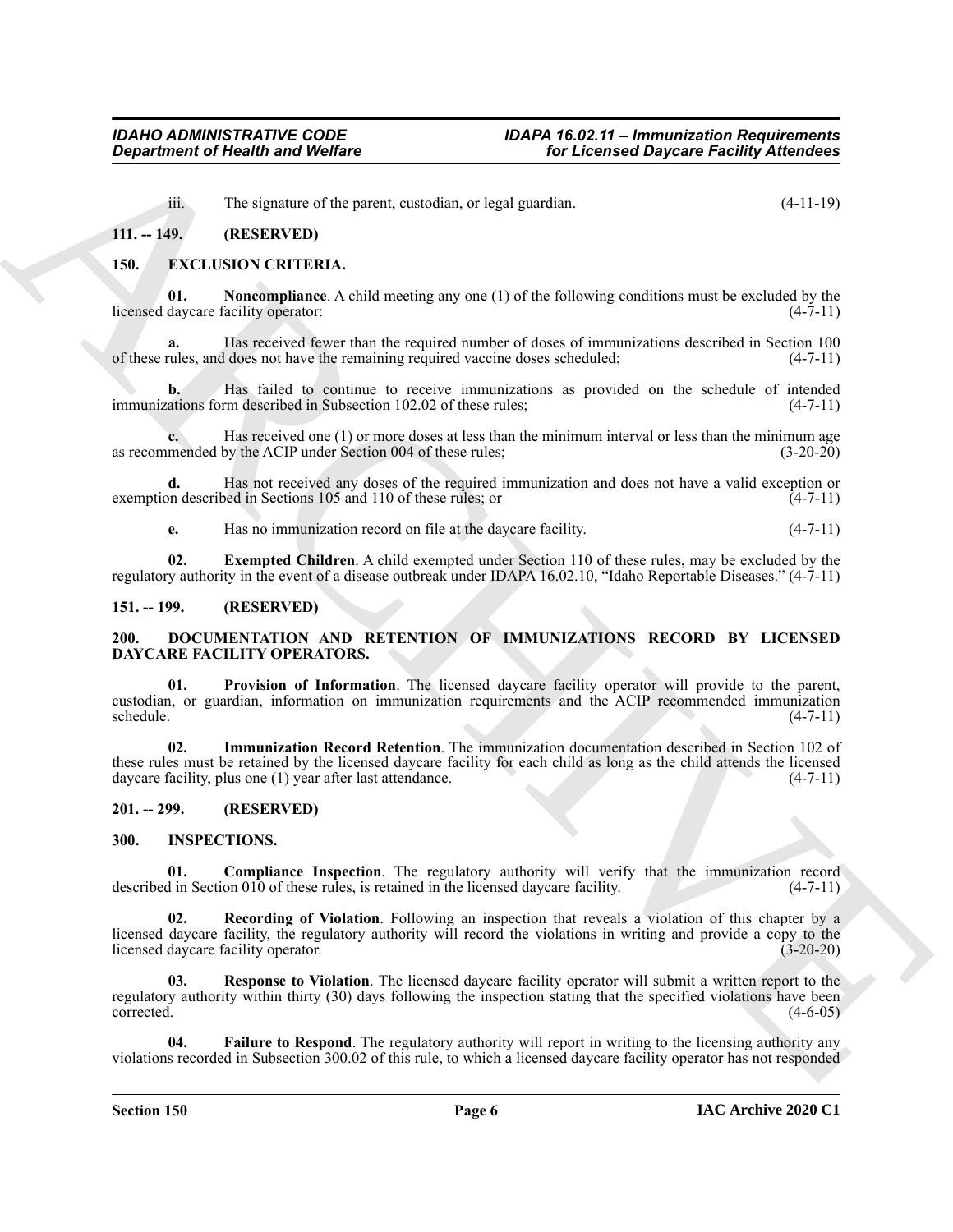*IDAHO ADMINISTRATIVE CODE IDAPA 16.02.11 – Immunization Requirements Department of Health and Welfare for Licensed Daycare Facility Attendees*

as required by Subsection 300.03 of this rule. (4-7-11)

### <span id="page-6-0"></span>**301. -- 309. (RESERVED)**

#### <span id="page-6-6"></span><span id="page-6-5"></span><span id="page-6-1"></span>**310. ENFORCEMENT OF IMMUNIZATION REQUIREMENT.**

**Equation of Nicolah wave Wolfing Control in the License Chapter Facility Attention<br>
ARCHIVES SMCCHIVES OF DELIVERS RECOURSE RECOURSE AND A CONTROL (4-7-11)<br>
ARCHIVES OF THE STREET TOT UNIVERSITY (1)<br>
ARCHIVES ARCHIVES IN 01. Enforcement** The regulatory authority may exclude any child who does not meet the requirements in this chapter and who has not been excluded from the licensed daycare facility as required in Section 150 of these rules. (4-7-11)

<span id="page-6-7"></span>**02. Length of Exclusion**. Any child excluded from a licensed daycare facility in Idaho as required in Subsection 310.01 of this rule, may not be readmitted to the facility until the child is in compliance with the requirements of this chapter.  $(4-7-11)$ requirements of this chapter.

<span id="page-6-2"></span>**311. -- 399. (RESERVED)**

#### <span id="page-6-8"></span><span id="page-6-3"></span>**400. TECHNICAL ASSISTANCE.**

**01. Random Evaluations**. A representative of the Department will randomly select and visit licensed daycare facilities in Idaho to evaluate the facility files for the following: (4-6-05) (4-6-05)

<span id="page-6-11"></span>**a.** Immunization record described in Section 010 of these rules; (4-7-11)

**b.** Exceptions documentation described in Section 105 of these rules; and (4-6-05)

<span id="page-6-10"></span><span id="page-6-9"></span>**c.** Exemption statements described in Section 110 of these rules. (4-6-05)

**02. Notice of Intent to Review**. A representative of the Department will inform licensed daycare facilities selected in Subsection 400.01 of this rule, at least thirty (30) days prior to an intent to review the licensed daycare facilities' documents. (4-7-11)

**03. Evaluation Results**. Information will be provided to the licensed daycare facility about the results of the immunization evaluation described in Subsection  $400.01$  of this rule, and the recommendations for correcting deficiencies and increasing immunity levels.  $(4-7-11)$ deficiencies and increasing immunity levels.

#### <span id="page-6-4"></span>**401. -- 999. (RESERVED)**